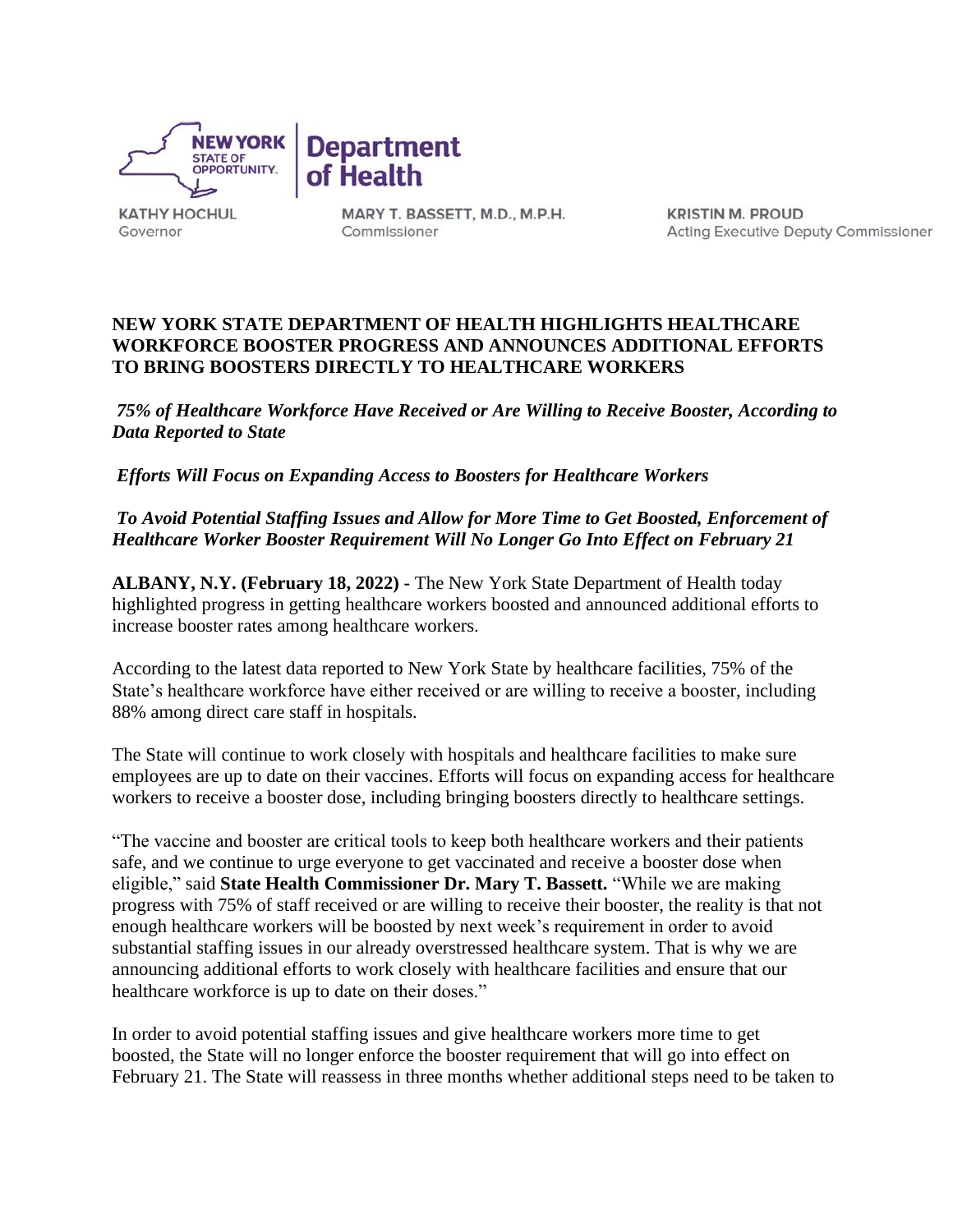increase booster rates among the healthcare workforce. The original vaccination requirement for healthcare workers remains in effect.

See below a healthcare workforce booster summary as of February 15, 2022:

## **TOTAL STAFF:**

|                                 | <b>Received</b><br><b>Booster</b> | <b>Willing and</b><br><b>Awaiting</b><br><b>Booster</b> | <b>Total</b> | As a $%$ of<br><b>Total Staff</b> |
|---------------------------------|-----------------------------------|---------------------------------------------------------|--------------|-----------------------------------|
| Hospitals                       | 278,164                           | 154,598                                                 | 432,762      | 84%                               |
| <b>Nursing Homes</b>            | 62,540                            | 12,536                                                  | 75,076       | 51%                               |
| <b>Adult Care</b><br>Facilities | 14,548                            | 4,359                                                   | 18,907       | 63%                               |
| LHCSAs (Home<br>Care)           | 83,341                            | 106,292                                                 | 189,633      | 70%                               |
| Hospice                         | 3,719                             | 2,088                                                   | 5,807        | 95%                               |
| <b>CHHAs</b> (Home<br>Care)     | 6,680                             | 4,646                                                   | 11,326       | 84%                               |
| <b>Total</b>                    | 448,992                           | 284,519                                                 | 733,511      | 75%                               |

## **DIRECT CARE STAFF:**

|                                 | <b>Received</b><br><b>Booster</b> | <b>Willing and</b><br><b>Awaiting</b><br><b>Booster</b> | <b>Total</b> | As a $%$ of<br><b>Total Direct</b><br><b>Care Staff</b> |
|---------------------------------|-----------------------------------|---------------------------------------------------------|--------------|---------------------------------------------------------|
| Hospitals                       | 188,732                           | 119,565                                                 | 308,297      | 88%                                                     |
| <b>Nursing Homes</b>            | 39,621                            | 8,574                                                   | 48,195       | 51%                                                     |
| <b>Adult Care</b><br>Facilities | 6,888                             | 2,491                                                   | 9,379        | 62%                                                     |
| LHCSAs (Home<br>Care)           | 75,583                            | 96,695                                                  | 172,278      | 68%                                                     |
| Hospice                         | 2,627                             | 1,419                                                   | 4,046        | 91%                                                     |
| <b>CHHAs</b> (Home<br>Care)     | 5,205                             | 3,594                                                   | 8,799        | 85%                                                     |
| <b>Total</b>                    | 318,656                           | 232,338                                                 | 550,994      | 76%                                                     |